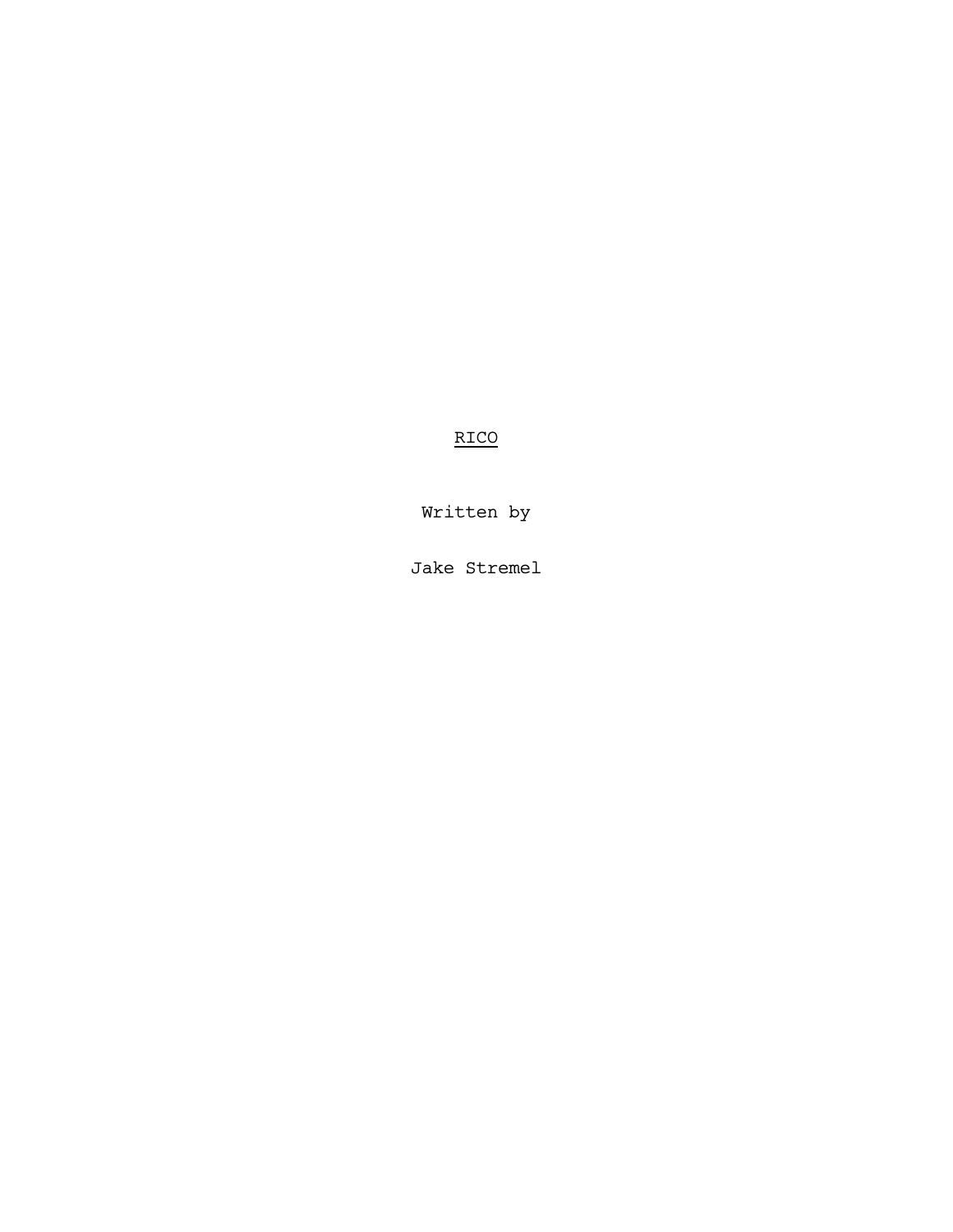INT. AIRPORT - NIGHT

OLIVER a young man wearing jeans and a flannel shirt is sitting with a small suitcase in a chair eating fast food in the middle of an airport. He looks around the terminal when he spots RICO, a man in his thirties wearing a nice yet messy suit walking out of a lounge with a flight attendant. Oliver hears a flight announcement and rushes to finish not realizing Rico has taken a seat in front of him.

> RICO What's the rush pal?

Oliver is a little surprised but talks between bites.

OLIVER Gotta catch my flight.

RICO Why not just eat on the plane?

OLIVER I hate airplane food.

Rico chuckles a little as he relaxes.

RICO I can tell. You're eating that hotdog like you haven't seen food in days.

Rico points at Olivers container of fries.

RICO (CONT'D)

You mind?

Oliver looks at him warily but nods as he swallows his last bite. Rico takes a few fries.

> OLIVER Yeah go ahead I've gotta get moving anyway, um...

> > RICO

...Rico.

OLIVER Oliver. Nice to meet you Rico but I've gotta get to my flight.

RICO Where ya heading?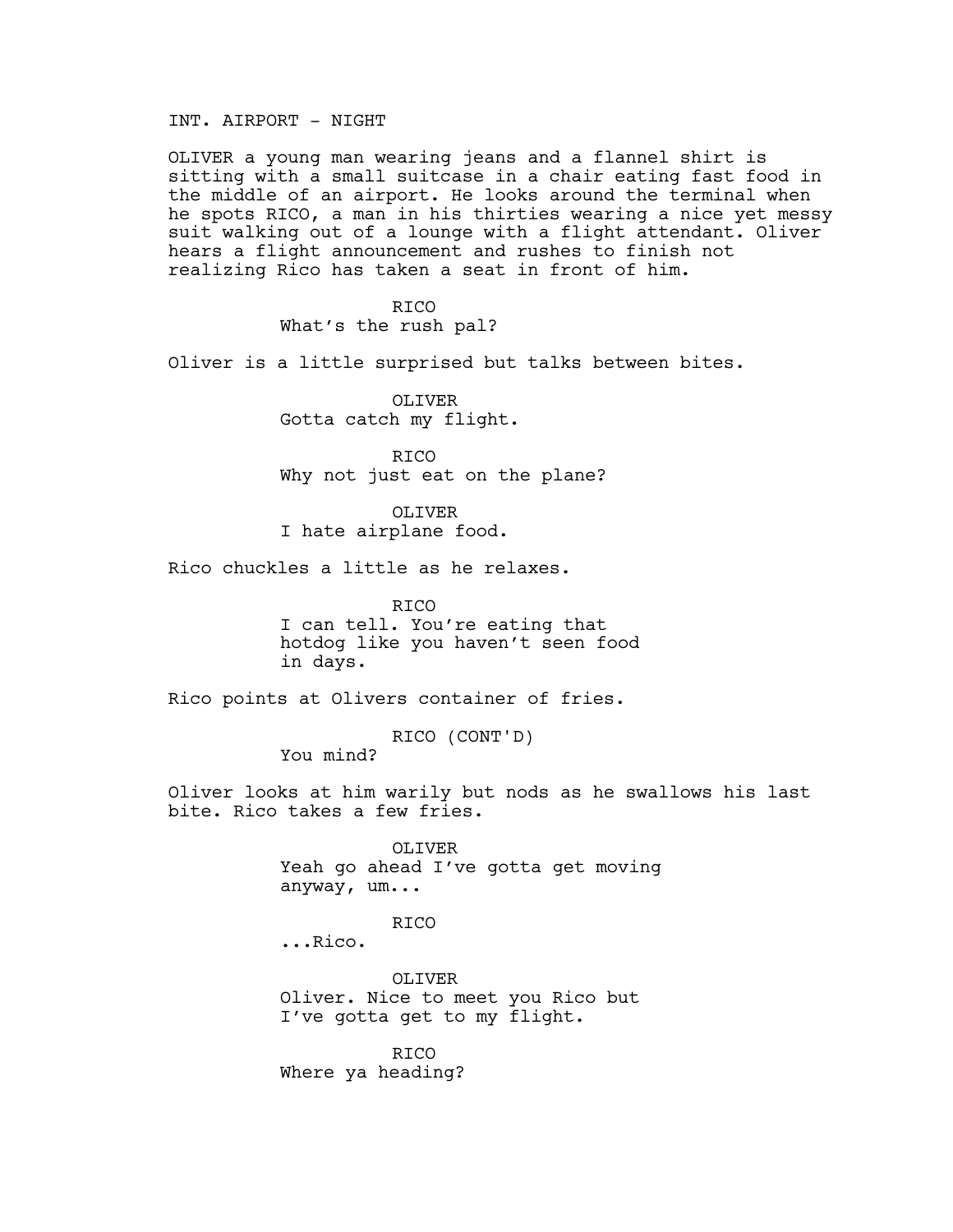OLIVER

Arizona.

RICO Oh yeah? John Wayne country I like to think of myself as kind of a cowboy.

Oliver stares blankly before turning to leave.

RICO (CONT'D) If I can give my opinion I think you're missing a golden opportunity here kid.

Oliver keeps walking trying to ignore him.

RICO (CONT'D) Only real way to see this country. Road trip.

Oliver slows down a bit turning his head to answer.

OLIVER Haven't got a car.

RICO So buy one. You've got a golden ticket right there

Rico walks over to him and taps the ticket in Oliver's hand.

RICO (CONT'D) Plenty of people waiting around on standby just looking to get home. Not you, you're looking for an adventure so let them take the easy way out.

He smirks finishing the last fry in the carton dropping it onto the floor before turning and leaving. Oliver picks the carton off the floor as he watches him leave before looking down at his ticket hearing a final boarding call for his flight.

CUT TO:

### EXT. AIRPORT - NIGHT

RICO is standing outside by the curb as OLIVER runs after him. Rico doesn't acknowledge him as he scans the streets.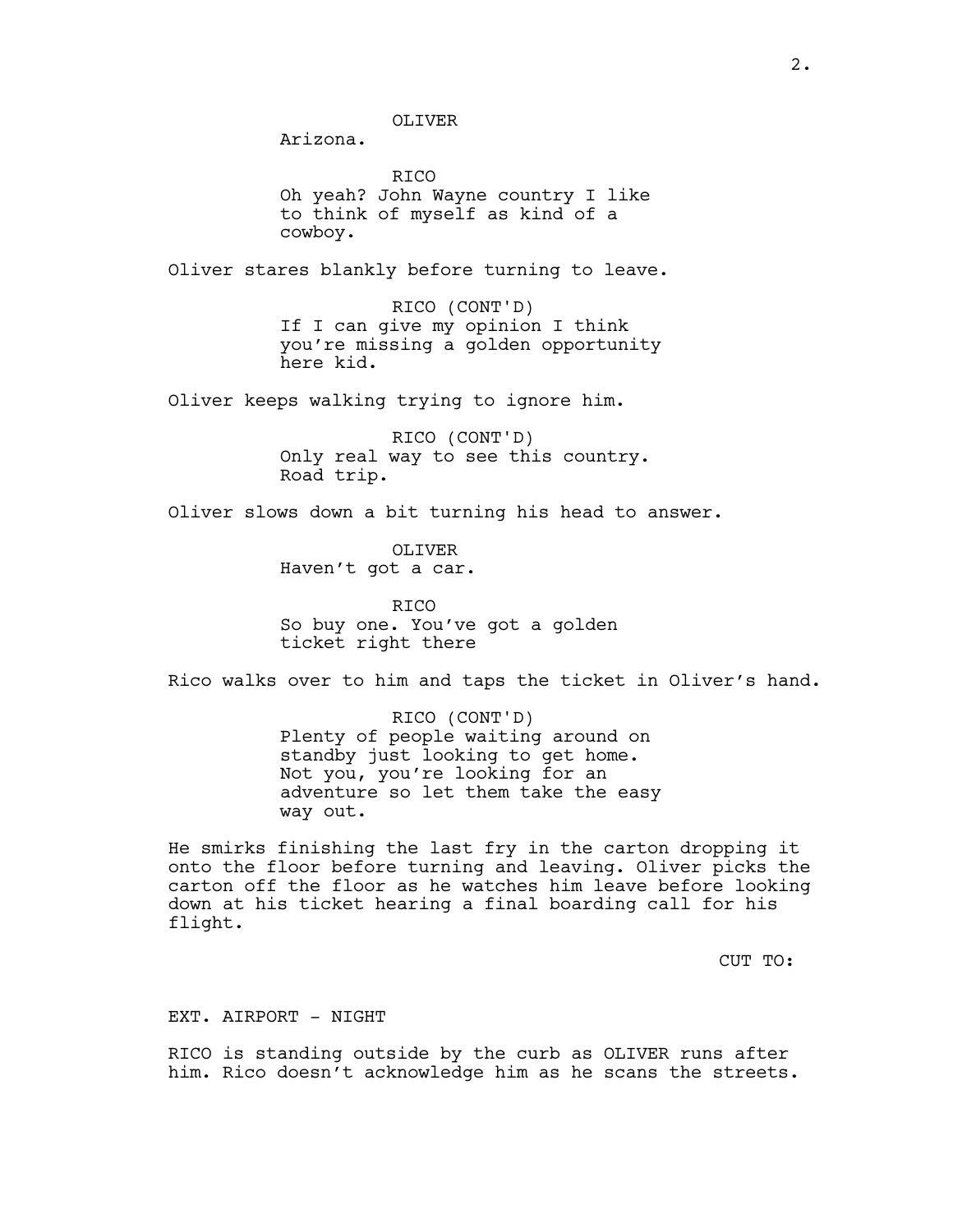**RTCO** I had a good feeling about you kid.

OLIVER Ok you have my attention what's your plan here?

Rico smirks pointing across the street at a run down car with a for sale sign on it.

> OLIVER (CONT'D) You can't be serious.

**RTCO** As a heart attack my friend.

Rico crosses the street without looking Oliver chases after him avoiding cars in the way. They approach the car as the owner is shuffling through his trunk.

> RICO (CONT'D) How much you got?

Oliver counts the money fast as they walk.

OLIVER With the money from my ticket at least a grand.

Rico snatches it without looking and stuffs half in his pocket.

> RICO Follow my lead. Hey how ya doing?

He approaches the man as he closes his trunk.

RICO (CONT'D) We're interested what ya looking for?

MAN Twelve hundred?

Rico takes a sharp breath through his teeth.

RICO That negotiable?

MAN I mean I can maybe knock off two hundred just take down my number and give me a call.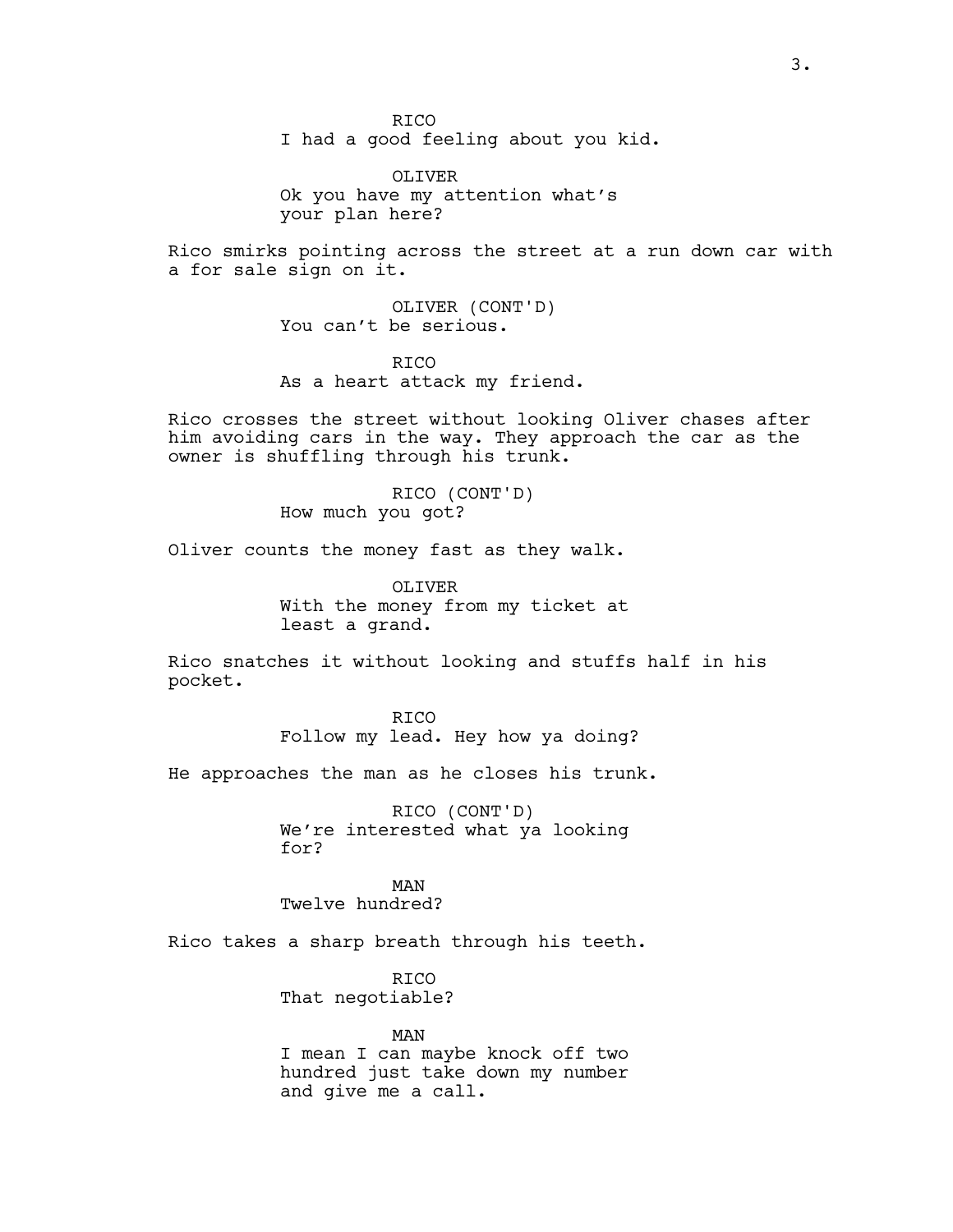The man sits in his car but Rico holds the door leaning down to his eye level.

> RICO What if I offered you six hundred, cash, right now. I'll even through in cab fair home.

MAN Are you insane?

RICO

Look I'll level with you my buddy over here. His aunt is real sick this she raised him all on her own, the woman's a saint. Now we gotta get him cross country to see her one last time so I'm standing here appealing to your sense of decency with every last dime we have. Can you help us out?

CUT TO:

INT. CAR - NIGHT

OLIVER is fastening his seat belt as RICO shuts his door turning the key. He leans out the window handing the cash out to the MAN

> MAN I don't know man I'm having second thoughts...

RICO Hey. Hey. Hey. Don't worry about it I was a lawyer once.

MAN Ok I guess...

#### OLIVER

Once?

Rico leans over to Oliver as the man walks off.

RICO When no one will touch your case you gotta represent yourself if you want to get outta county.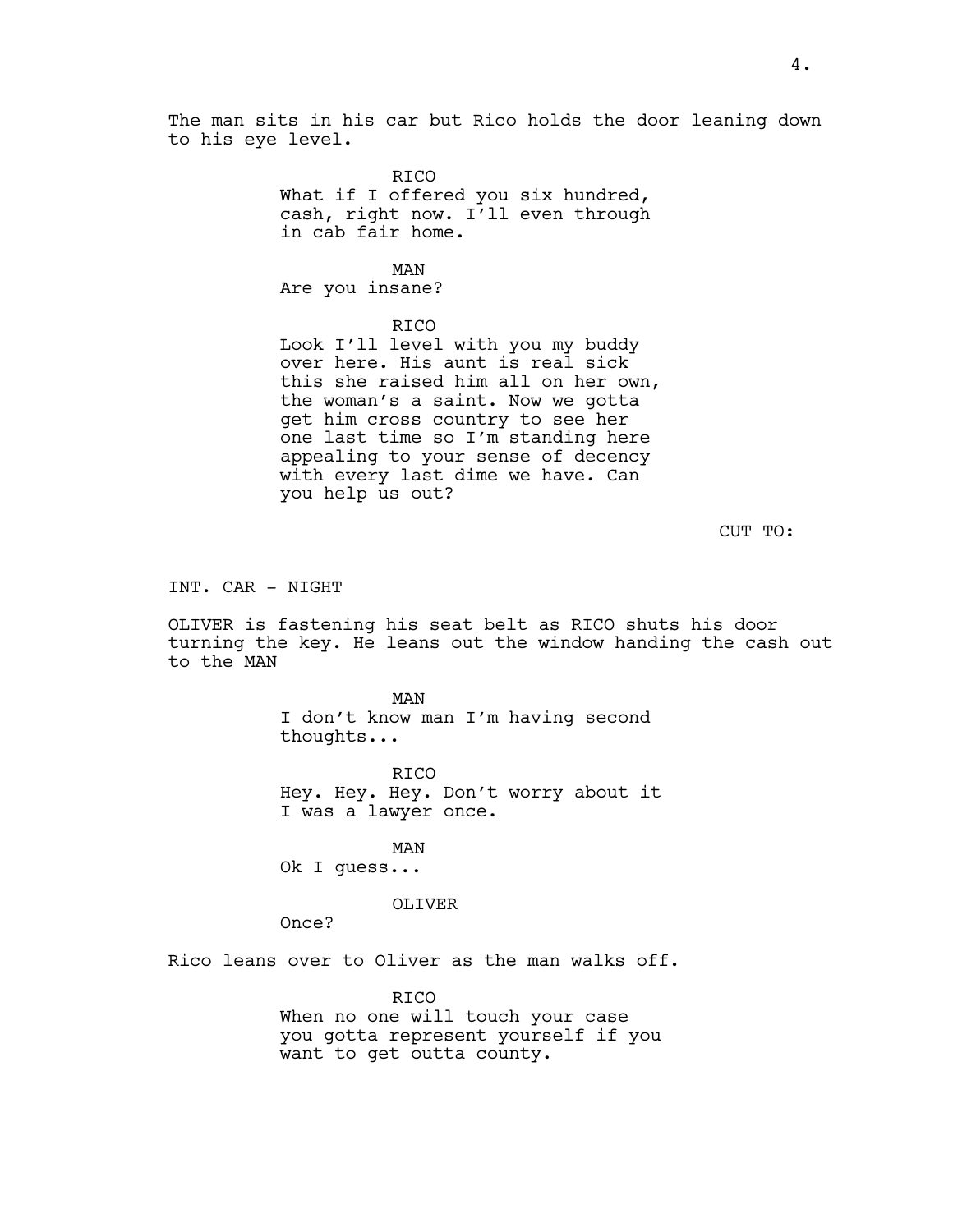CUT TO:

#### EXT. CITY ROAD - NIGHT

RICO sings along with the radio as OLIVER stares out the window at the passing buildings. Rico turns the music down as he looks over at Oliver.

> RICO Beautiful city ain't it?

OLIVER Yeah too bad I had to leave so soon.

RICO You didn't even get to do all that touristy stuff?

OLIVER Couldn't. Boss needs me back by Monday.

RICO That's plenty of time man. They gotta loosen that leash a little before you choke.

OLIVER No it's perfect. You see, I get home tomorrow morning and sleep in. Then, I have all day Sunday to just relax and recover from jet lag. It's a whole weekend to myself...

He stops noticing Rico side eyeing him with an incredulous look.

> OLIVER (CONT'D) I never said I lived an exciting life...

RICO Well if you had it all planned out what made you decide to tear apart that schedule of yours?

Oliver pauses to think about it.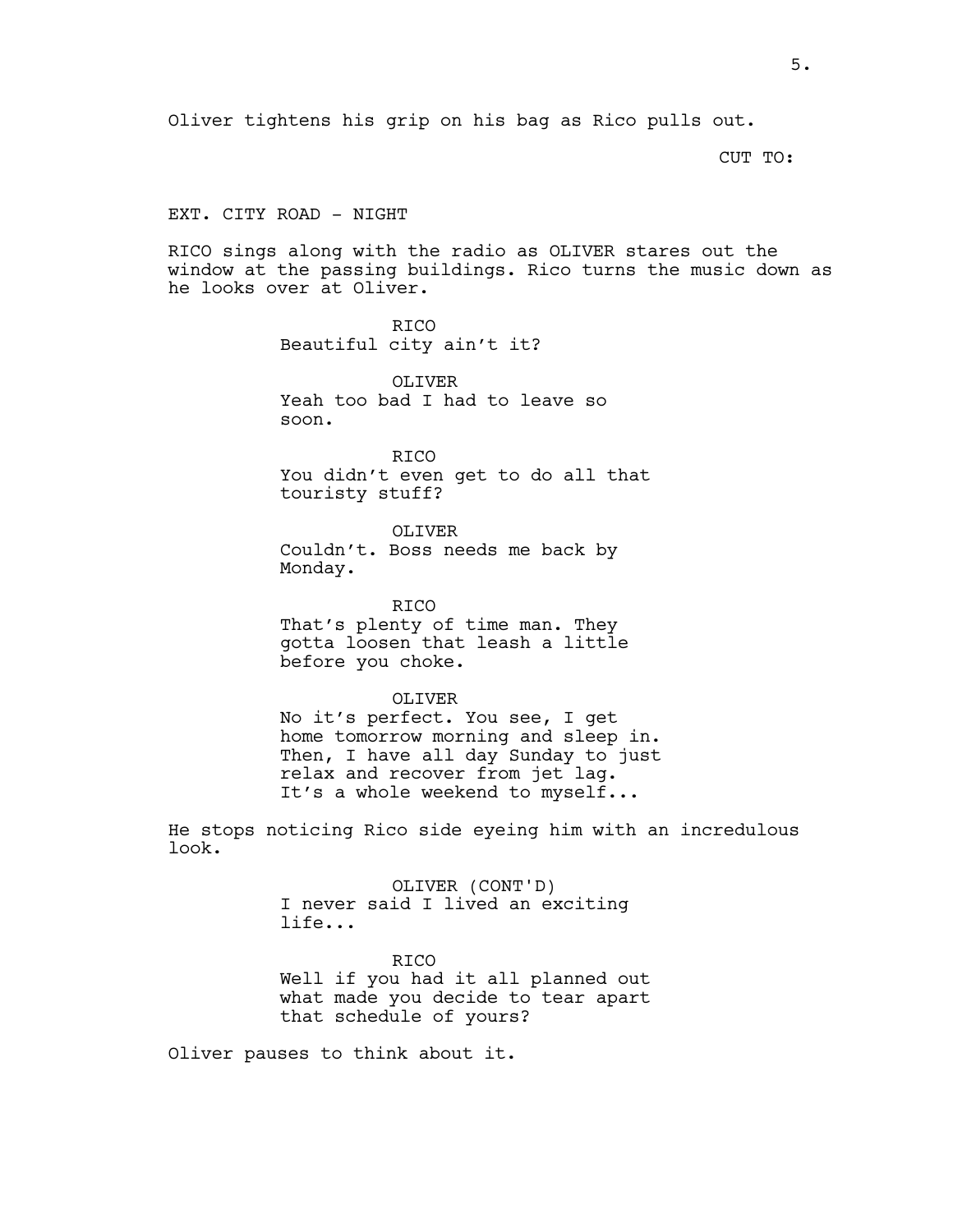OLIVER

I'd like to have one week where the most exciting thing to happen isn't an office birthday party.

Rico laughs reaching into his inside pocket and pulling out a joint.

> **RTCO** You're alright kid. Take the wheel.

Rico puts the joint in his mouth and lights it. Oliver grabs the wheel in a panic as they start to swerve.

> OLIVER What the fuck are you doing?

RICO Keep it steady damn.

He takes the wheel back as Oliver sits back panting. Rico takes a long drag before holding it out to Oliver.

> RICO (CONT'D) (strained) You need to relax man.

He coughs exhaling as smoke fills the front seat Oliver looks at him then his hand before taking it from him. He starts to take a drag as police lights appear behind them. Oliver quickly throws the joint to the ground stomping it out.

> RICO (CONT'D) Oh come on man that was my good shit.

He groans pulling over as Oliver begins to panic again.

RICO (CONT'D) Can you calm down you're freaking me out.

OLIVER You should be! We're swerving around in an unregistered car that smells like weed!

RICO That poor attitude isn't gonna get us anywhere. Just let me do the talking.

CUT TO: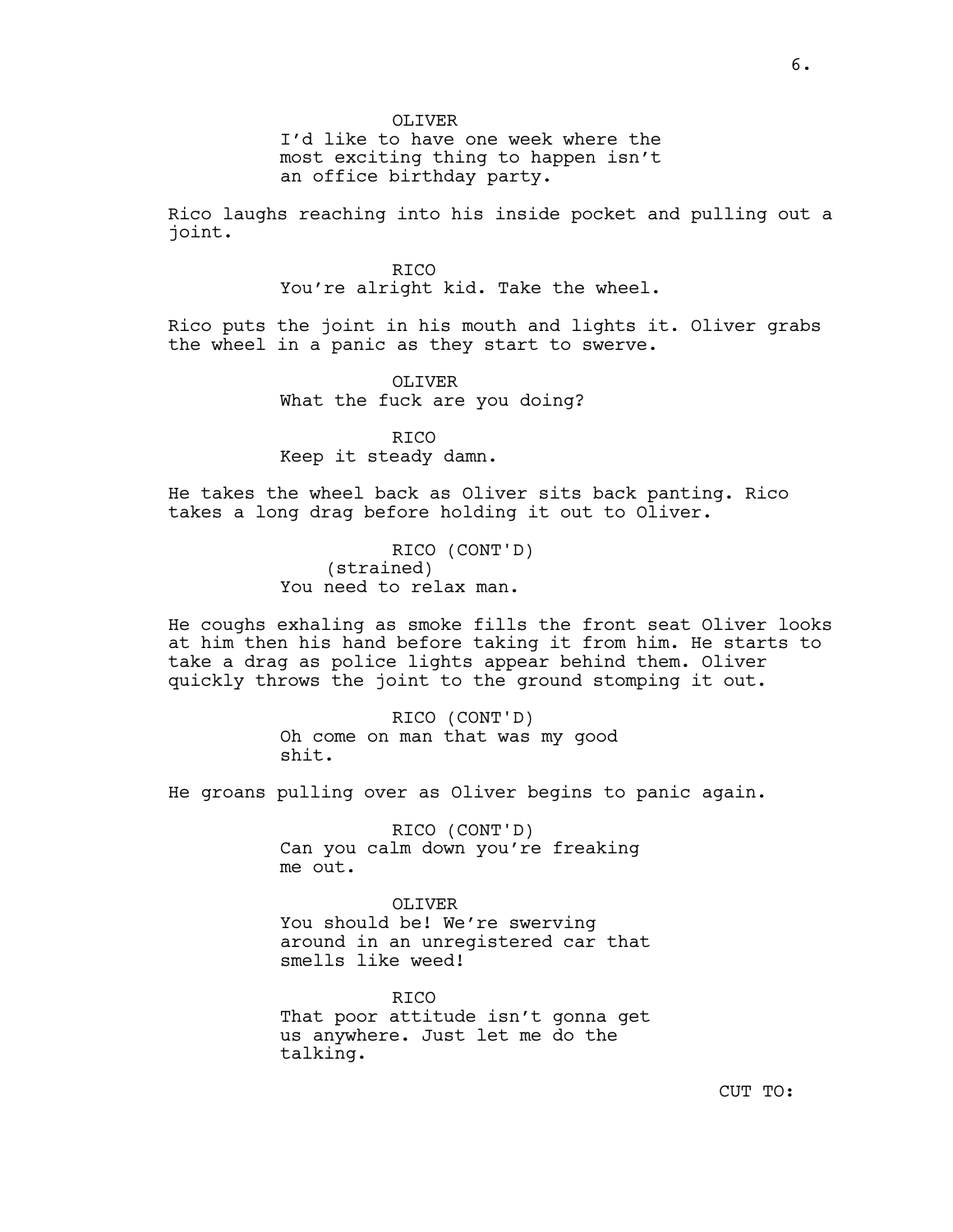OLIVER is slammed face first next to RICO on the trunk of the car as the OFFICER cuffs his arms behind his back.

> RICO Officer if you'd just let me call my doctor I'm sure he could fax my prescription to your precinct. Do you guys have fax? Or is it all email now?

OLIVER Would you shut the fuck up.

The officer rolls his eyes as he turns toward his squad car talking into his radio. Rico struggles not taking his eyes off of him.

> RICO You know I always look forward to the policeman's ball this time of year. What do tickets usually run for again?

OLIVER What are you talking about?

RICO (whispers) It's called misdirection. Just need a shim and alittle bit of elbow grease.

He smiles slyly as he places his now open cuffs on the trunk infract of Oliver.

> OLIVER Are you insane--

> > RICO

Now you.

He sticks his tongue out to reveal a handcuff key before going behind Oliver.

> (MORE) RICO (CONT'D) Grab your bag out of the front seat and get ready to run. (shouting) You know my brother plays for the cops in the hockey game every year.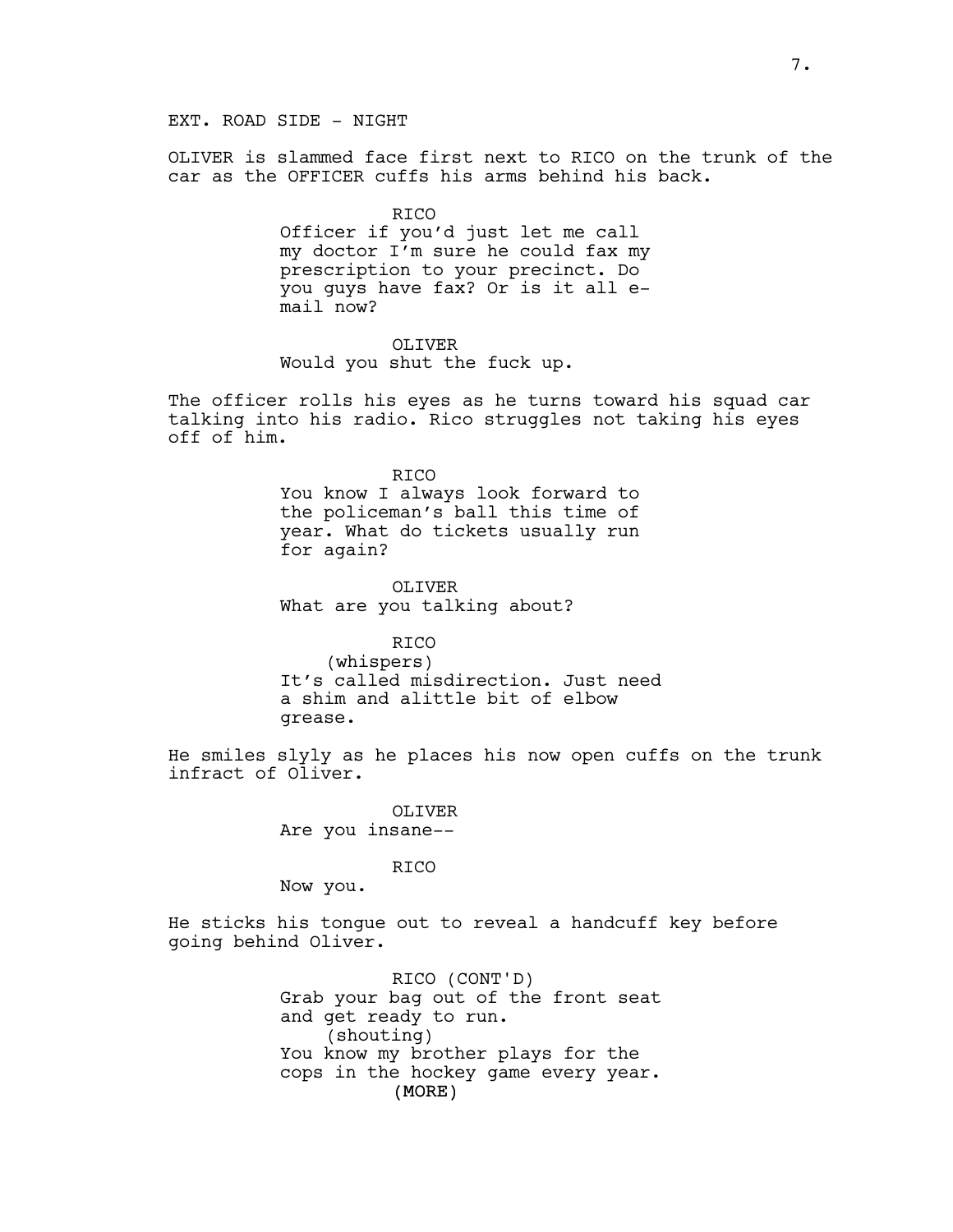RICO (CONT'D) They always get creamed by the fire department but hey, there's always next year right?

He releases Oliver as they slowly move towards the front of the car. Oliver grabs his bag as the officer finally turns around.

#### OFFICER

Hey!

### **RTCO** Book it kid!

Rico dashes past Oliver who stumbles trying to keep up as they round an alley way. The officers shouts echo against the walls as they round another corner.

# RICO (CONT'D) Keep moving and don't look back.

Oliver pants and wheezes slowing down after each corner. Rico finally stops skidding on his heels as he opens the lid of a dumpster.

## RICO (CONT'D)

Hop in.

Oliver pants bending over shaking his head trying to catch his breath.

> RICO (CONT'D) It's this or lock up princess take your pick.

Oliver clenches his fists and groans as he climbs onto the side of the dumpster. Rico pushes him over the edge before jumping in and slamming the lid.

CUT TO:

EXT. CITY - NIGHT

RICO and OLIVER cautiously peak out of the alley way.

**RTCO** Ok I think we're in the clear let's keep moving.

They exit the alley, their clothes torn and covered in garbage.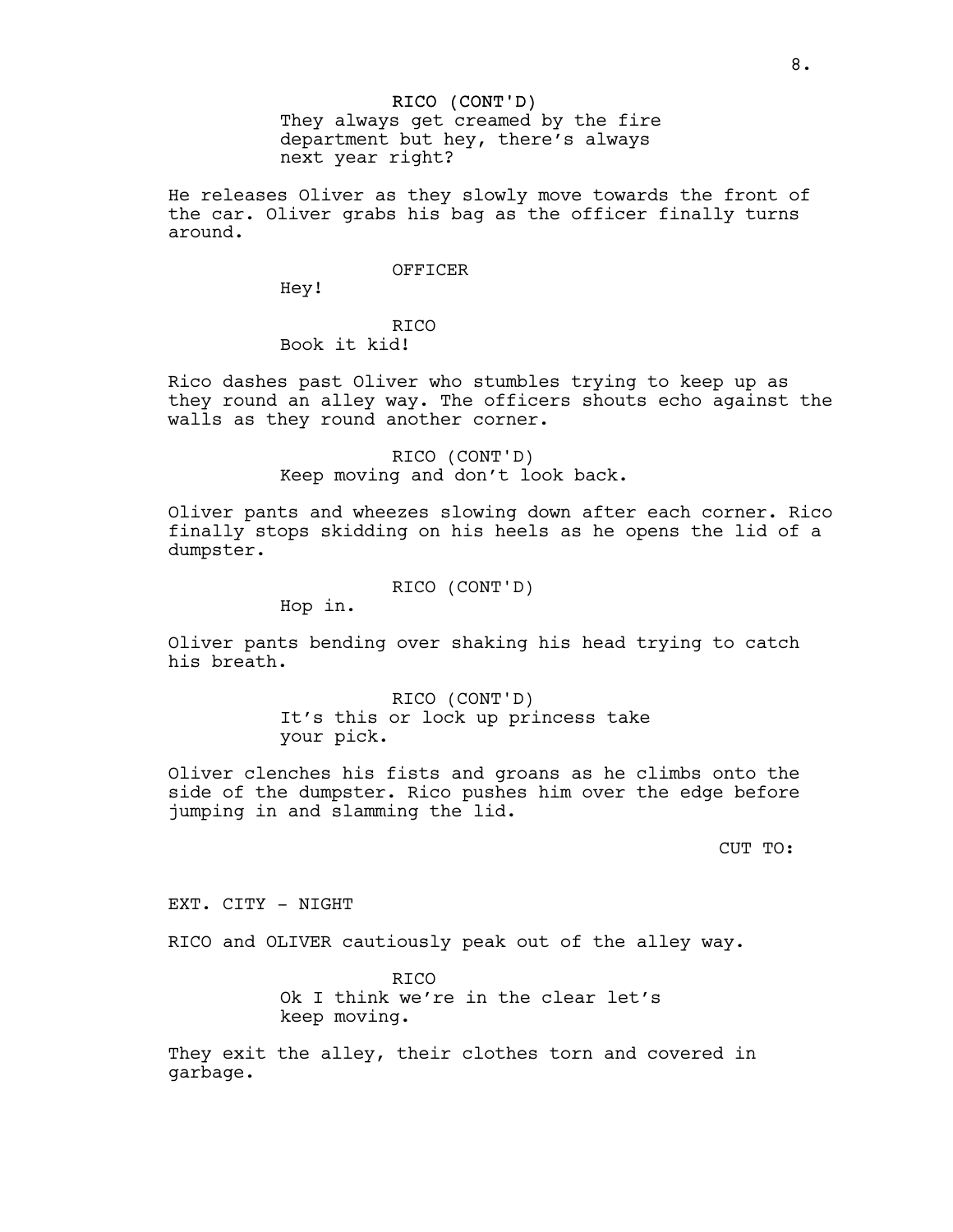9.

RICO (CONT'D) Just try and look inconspicuous.

Oliver rolls his eyes.

OLIVER

So what's the game plan cool hand luke?

**RTCO** Not bad but leave the references to me. I know a guy in the area, he owns a bar a couple of blocks up We can make our next move from there.

CUT TO:

INT. STRIP CLUB - NIGHT

RICO and OLIVER enter a run down strip club. Oliver moves cautiously bumping into people here and there as Rico makes an easy B line to the bar. Oliver reaches the bar to see Rico talking to an older scantily dressed woman named SALLY.

> RICO You must be a demon because you get more beautiful every time I come here.

> > SALLY

(flatly) Hello Rico.

He smiles as he grabs a beer out of another patrons hand and takes a swig without breaking eye contact.

> RICO I'm in a jam baby I think you can appreciate that. SO I was hoping you could slide me the keys to Pete's El Camino. I'll get it backed to him hand washed by yours truly as soon as the heat dies down.

SALLY The Camino. Seriously?

RICO Well I'm not gonna ride around in a sedan, I'm fleeing the city not picking up the kids at soccer practice.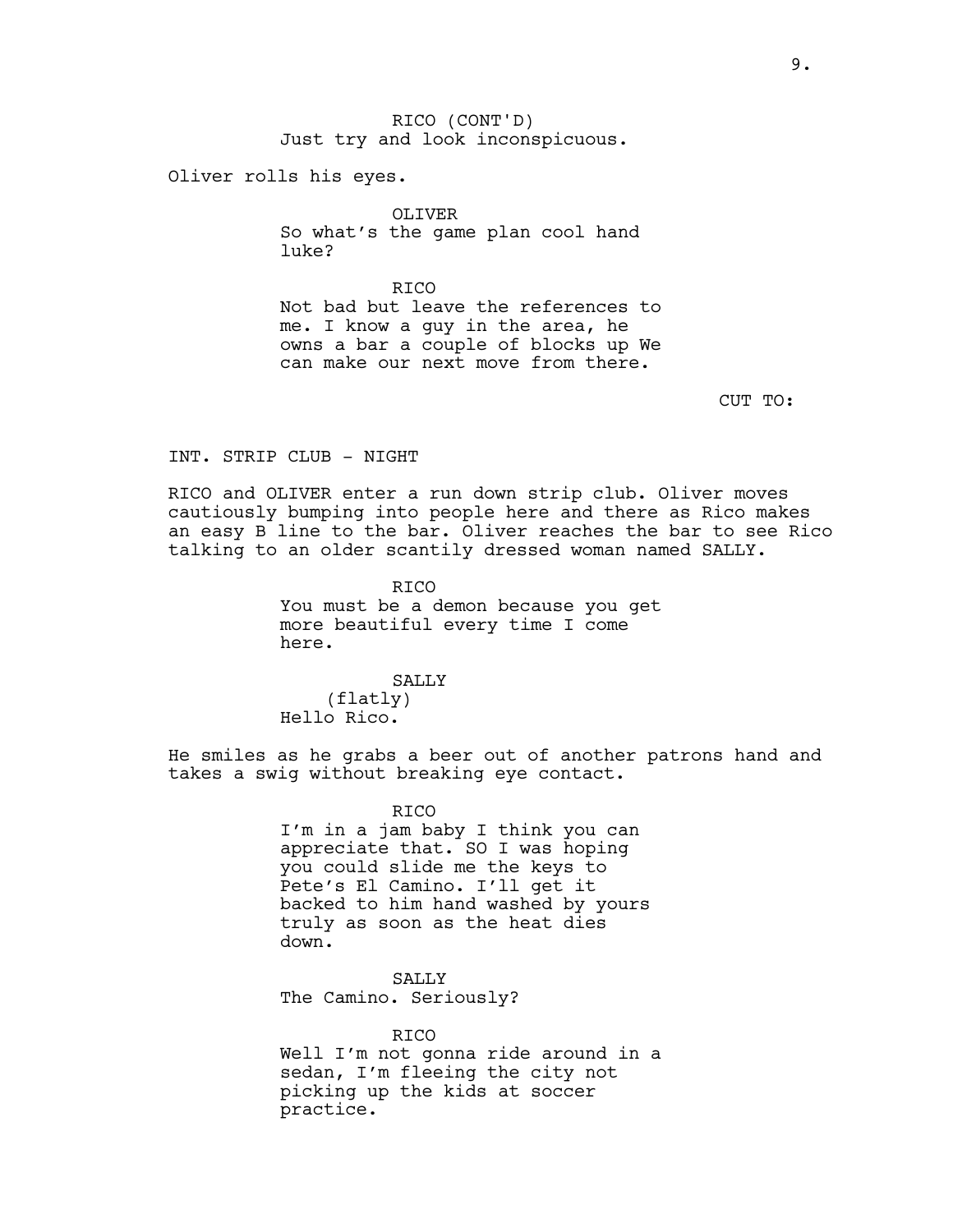She stares blankly at him before turning away. Rico give a nod towards Oliver.

> **SALLY** (shouting) Pete you've got a visitor!

> > RICO

Shit...

OLIVER (nervous) Who's Pete? I thought you said your friend owned this place.

RICO Friend's a strong word.

PETE bursts out of his office wearing and open collard shirt and carrying a gun.

> PETE I must be looking at a ghost. If you're here I'm assuming you have my money.

RICO Pete It's been... Just long enough

PETE Do you see me laughing?

RICO Well maybe not now, but with hindsight.

Pete cocks his gun and holds it to Rico's temple.

PETE I'm gonna paint my walls with your brains.

RICO Counter point...

He knees Pete in the crotch before jumping the counter. He grabs a bottle of whiskey, a wad of bills and a set of keys before bolting towards the door.

> RICO (CONT'D) Run! Don't be afraid to throw some punches!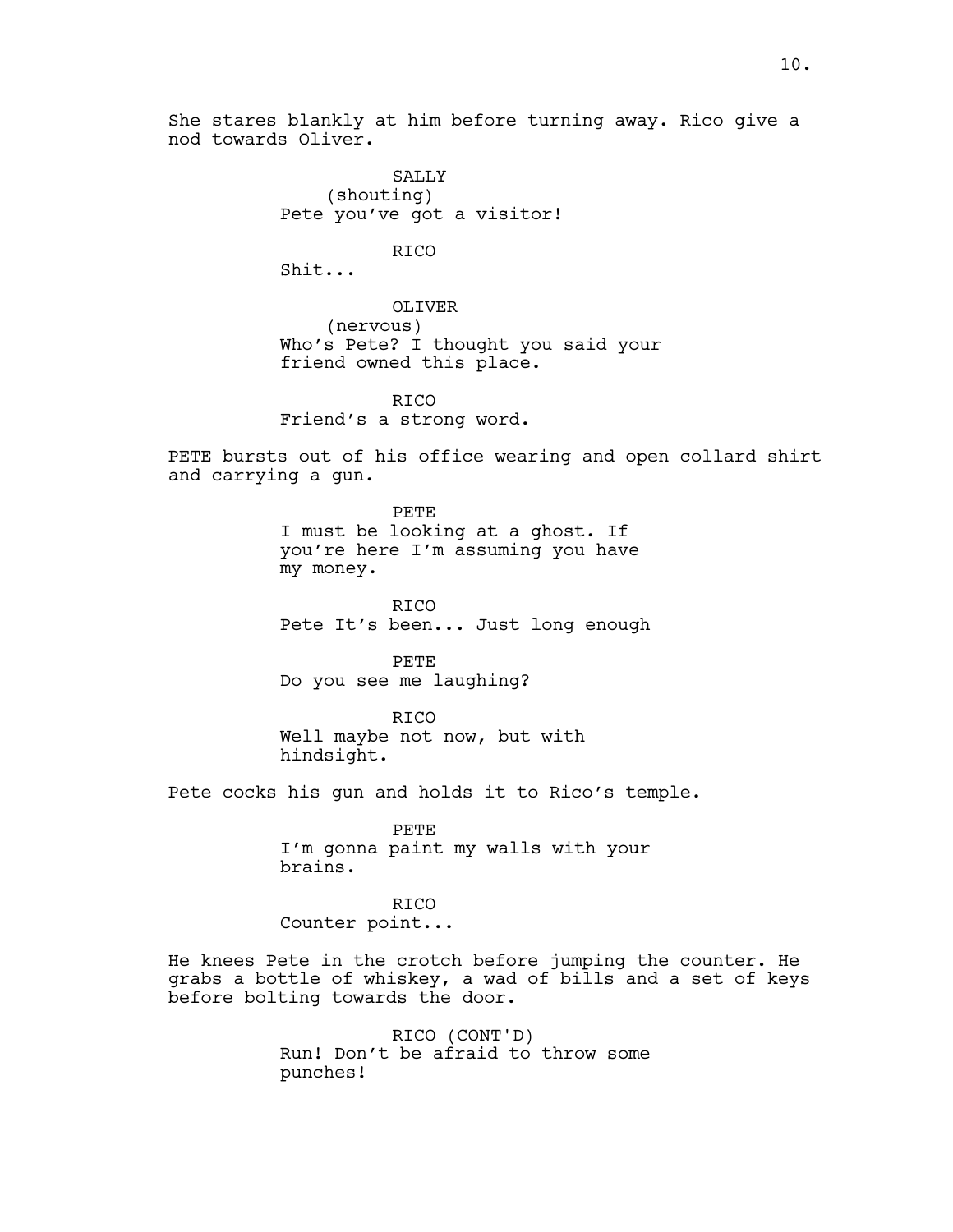Oliver runs towards the door but is stopped by a large bouncer. The bouncer grabs him by the shirt and lifts him off the ground as he struggles to escape. Rico stops at the exit looking back at him.

## RICO (CONT'D)

Deck him!

Oliver closes his eyes and winds back punching him. The bouncer hits the ground as Oliver runs out shaking his hand in pain.

CUT TO:

### EXT. ALLEY - NIGHT

RICO and OLIVER run full speed as PETE follows far behind firing blindly at them. Rico jumps into the drivers seat and starts the as bullets ricochet off the walls around them.

# **RTCO** Now or never kid!

Oliver hops into the trunk falling flat on his back as they speed off down the road.

CUT TO:

EXT. ROAD - MORNING

OLIVER is sleeping in the trunk of the car he wakes up as he feels the car shake as RICO pulls to the side of the road to get out.

> RICO Pete you crazy bastard you shot the fuel line.

OLIVER How far did you manage to take us?

Oliver gets out to stretch as he walks in front of a large sign that says "Welcome to New Jersey".

> OLIVER (CONT'D) Are you fucking kidding me? We haven't even left the state?

RICO Of course we did. You're the one who stepped back over the boarder.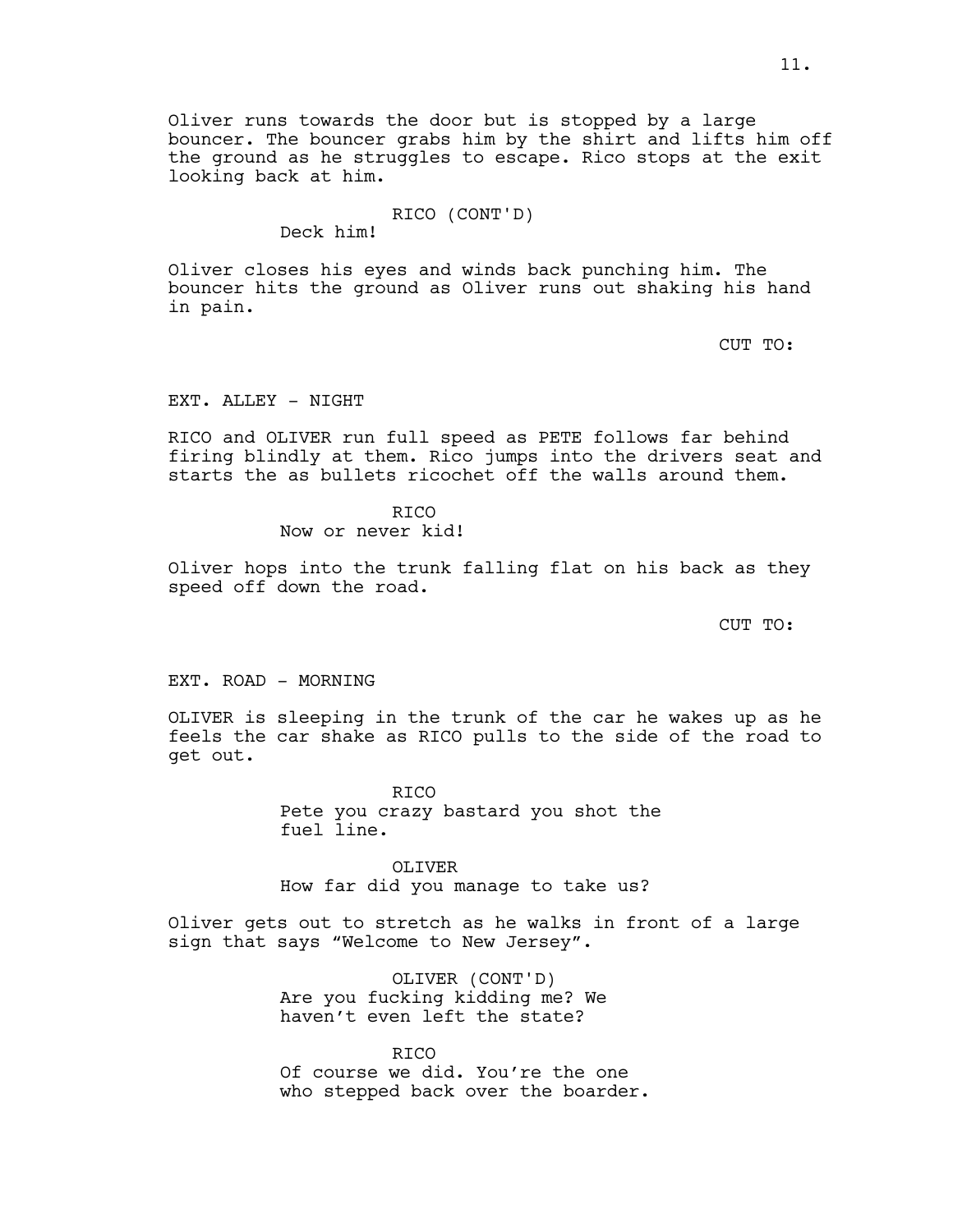OLIVER I can't believe this! I could have been home by now!

**RTCO** But what kind of adventure would that be?

Oliver grits his teeth and runs at Rico tackling him at the waist. They roll around on the ground before Oliver lands a punch on Ricos jaw and backs off. Rico sits up rubbing his chin.

> RICO (CONT'D) (panting) Get it all out of your system?

OLIVER We're so fucked how are we gonna get out of this?

RICO Well I know a guy--

OLIVER No more guys! I've had enough.

He pulls a cell phone out of his bag.

OLIVER (CONT'D) I'm calling a cab and getting to the nearest bus station.

**RTCO** Ah come on kid. Has it really been that bad?

Oliver glares at him.

RICO (CONT'D) Ok, it's been a nightmare. But that's life.

### OLIVER

I just wanted to be adventurous for once. I could have just taken a cooking class.

Rico laughs as his breathing gets heavier.

RICO That's how it starts. Once you get a taste for it you can't stop.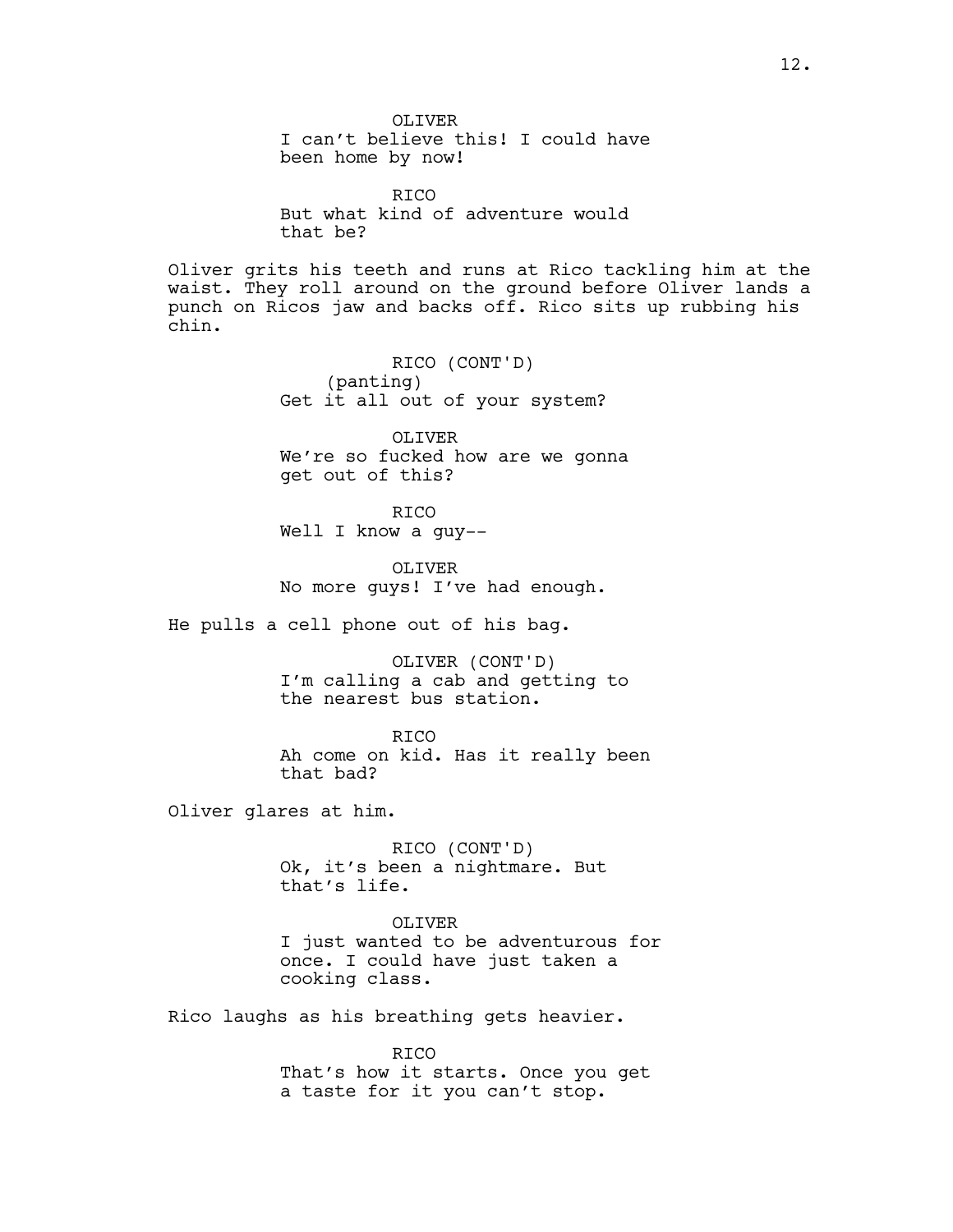Oliver laughs relaxing a little.

#### OLIVER

You know I go in there every day and just type away at my computer and make mindless small talk and endless inside jokes and at the end of the week. Does it even matter? Does any of this even matter? If I had died in that ally. If I just didn't show up to work. Would anyone even notice?

They both sit there silently for a minute.

**RTCO** You're really killing the mood here kid.

They both look at each other stifling themselves then laughing hysterically as Rico goes to the passengers seat and grabs the whiskey bottle taking a swig.

> OLIVER My hand is still killing me.

**RTCO** You surprised the shit out of me with that left hook you got there.

He sits back down next to Oliver handing him the bottle as he takes a swig.

> OLIVER I'll tell you this much. I'm gonna have the best weekend story on Monday.

They both laugh as Rico starts to cough hard turning red and clutching his chest. Oliver stands up to check on him as his breathing becomes labored. Oliver pulls out a phone and frantically calls 911.

FADE TO:

EXT. ROAD SIDE - NIGHT

A team of paramedics are tending to RICO as OLIVER sits on the hood of the El Camino being questioned by a police officer.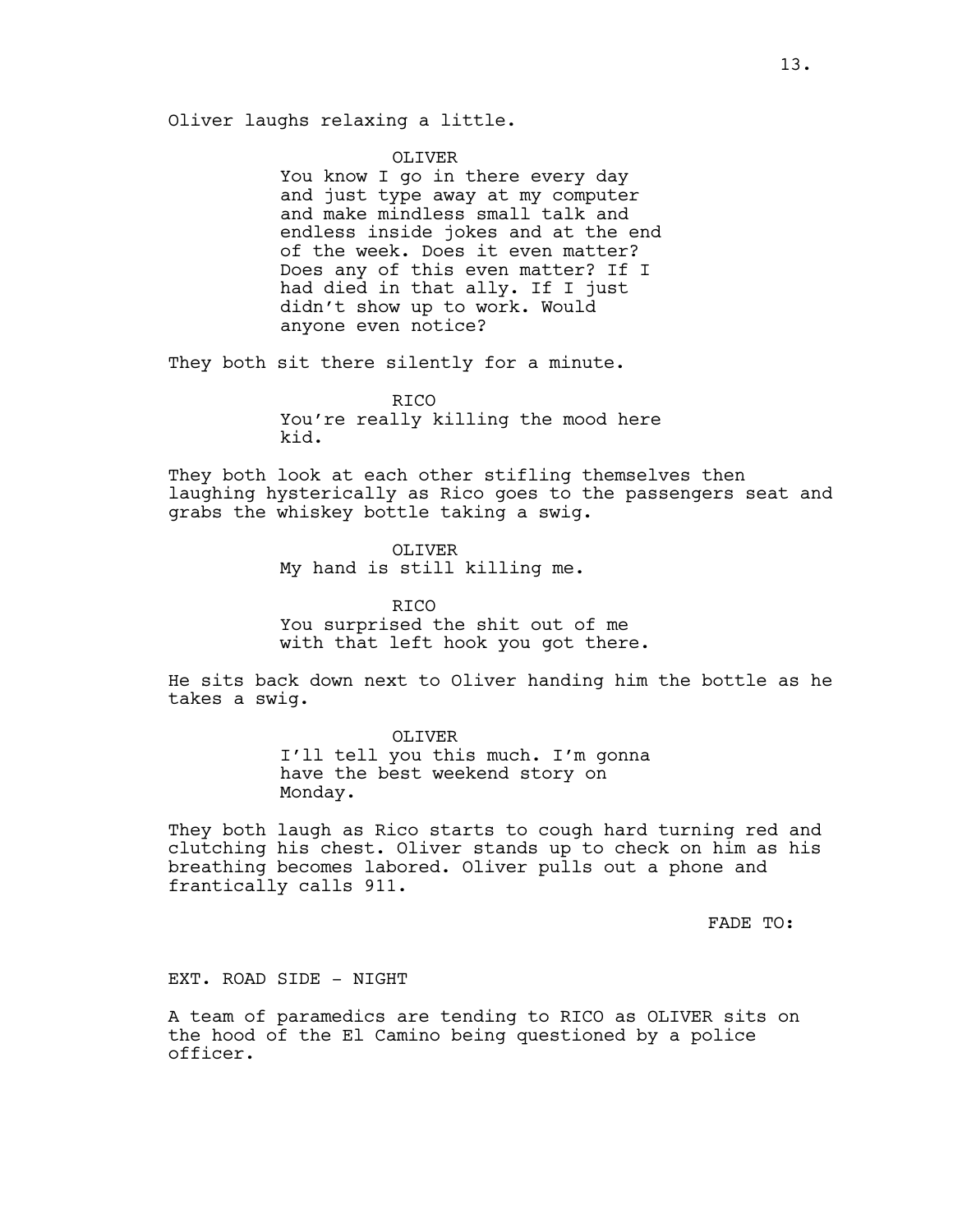**OFFICER** So you have no knowledge of this man before yesterday.

Oliver shakes his head watches as they cover Rico and load him into the back of the ambulance.

> OFFICER (CONT'D) What'd you say his name was?

OLIVER Rico. Never caught his last name.

OFFICER Uh huh. Well his real name was Albert Schwartz, he really took you for a ride kid.

Oliver just stares ahead as they close the doors to the ambulance.

CUT TO:

INT. BUS TERMINAL - NIGHT

OLIVER approaches the ticket counter pulling out his wallet.

OLIVER How much for one to Phoenix?

### TELLER

Two fifty.

He opens his wallet to see his credit card is missing and no cash.

## OLIVER

(whisper) Shit...

He puts his wallet away and goes to sit down on a nearby bench. He sees JERRY a young man fumbling with his luggage as he approaches the bench and sits next to him.

> JERRY Did they call the bus to Vegas?

# OLIVER Couldn't tell ya.

He slouches in his seat.